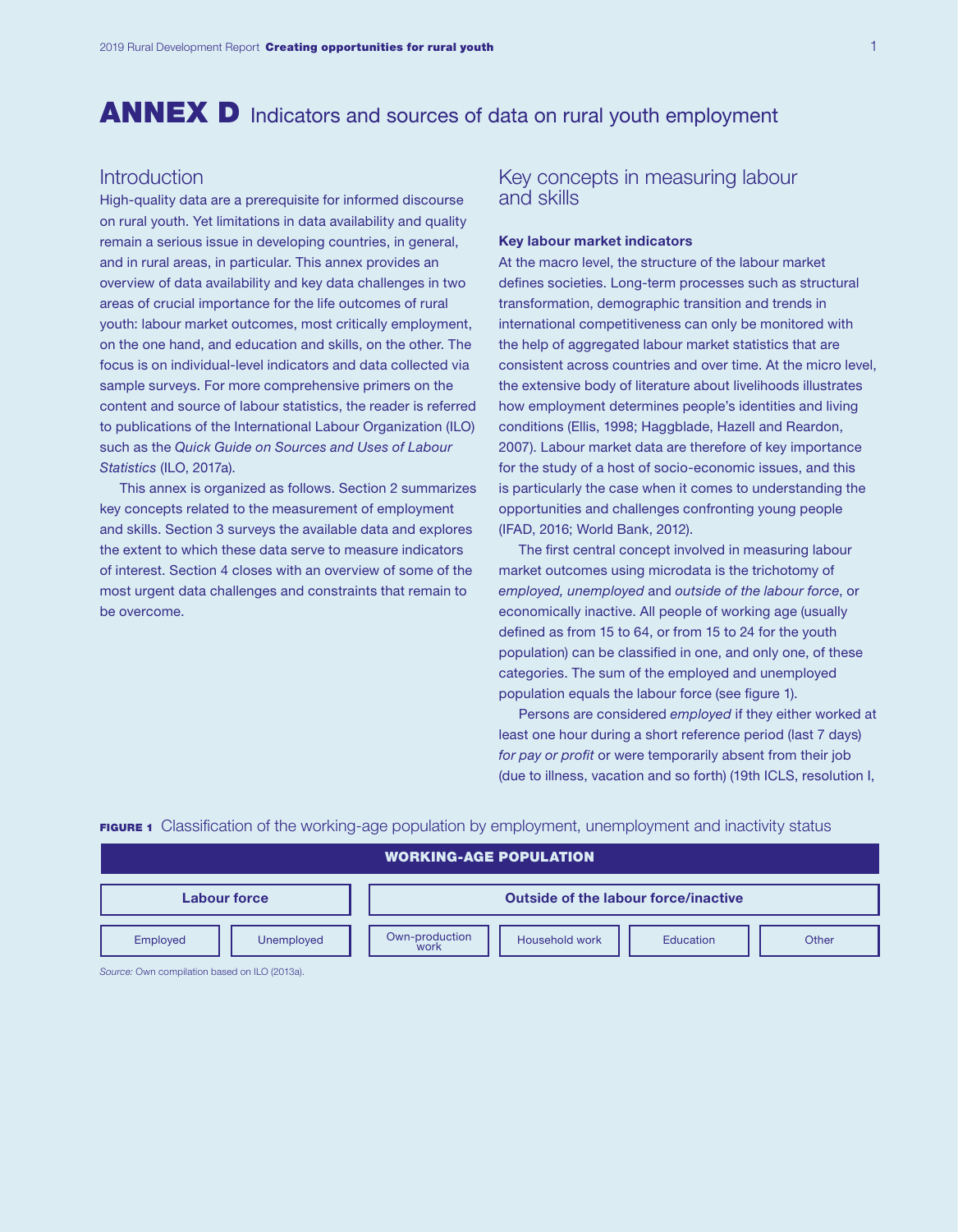para. 27). A critical innovation in this definition relative to previous definitions of employment is the requirement that *work* be performed *for pay or profit* in order to be considered *employment*. The definition no longer classifies individuals engaging in other forms of work, notably those producing goods for own final use, such as subsistence farmers,1 as "employed" but rather classifies them as being outside of the labour force. This change substantially alters key labour market indicators, such as the employment and unemployment rates, particularly in countries with high levels of subsistence farming (Global Strategy, 2018). It is therefore also of particular relevance to rural communities.

Many national statistical offices have not yet implemented the new definition and continue to classify persons who produce for own use as employed. One reason for this is that it is difficult to distinguish agricultural households that mainly produce for their own final use from agricultural households that mainly produce for the market (Global Strategy, 2018). The guidance provided to practitioners is to differentiate between production for profit and own-use production based on the presence or absence of an ex ante intention to sell. This is an area where there is limited experience and understanding of how the data are best captured and what the implications of different data collection approaches might be for estimates of employment. The 19th International Conference of Labour Statisticians (ICLS) also reclassified volunteer workers and unpaid trainee workers as being *outside of the labour force* rather than in employment, a definitional change that is likely to disproportionally affect statistics on youth. Likewise, unpaid domestic and care work, often a time-consuming daily activity, is not considered employment.<sup>2</sup> The determination of employment status in household surveys is commonly operationalized by means of an exhaustive series of binary questions covering various types of employment activities (e.g. salaried

1 In practice, the definition of employment used by national statistical offices already varied from one country to the next before the 2013 revision of the definition of employment by the 19th International Conference of Labour Statisticians (ICLS). An International Labour Organization (ILO) paper that reviews all labour force surveys conducted between 2000 and 2010 shows that all countries include wage employment and self-employment in market units within the concept of employment, but that variation exists with regard to their classification of persons engaged in the production of goods for own use. The paper indicates that 40% of the national statistical offices define at least some persons engaged in own-use production as employed. This is particularly prevalent in the case of persons producing agricultural products for own use, whereas only a few statistical offices include persons who are constructing their own dwelling or are fetching water in their definition of employment. (ILO, 2013b).

2 To account for these activities and promote gender equality, Sustainable Development Goal (SDG) indicator 5.1 measures the proportion of time spent on unpaid domestic and care activities.

labour, own-account work, household agricultural activities, running or helping to run a non-farm household business, or paid apprenticeships). These questions are posed either to the household respondent or, preferably, directly to each individual household member above a certain age. Household surveys may also contain questions on other non-employment forms of work.

Persons are *unemployed* if they are not employed, are actively seeking a job and are available to work (19th ICLS, resolution I, para. 47). This requires at least two additional questions: one to evaluate whether the person is actively seeking a job, which is often operationalized by asking about job search strategies, and a second question to evaluate whether the person is available to work.<sup>3</sup> Persons who are neither employed nor unemployed are considered to be outside of the labour force. A further key labour market indicator is the share of people *not in employment, education or training* (NEET). NEET is constructed from the basic employment indicators plus standard education questions on current attendance at school or training institutions of another kind. NEET is an especially critical indicator for the youth population.

Three additional dimensions used to describe the nature and type of employment refer to its composition by *industrial sector, occupation and formality/informality*. Surveys use questions about the sector and the occupation of workers to classify jobs according to international standards. The International Standard Industrial Classification (ISIC) is used to classify jobs by sector, while the International Standard Classification of Occupations (ISCO) is used for occupational groups.

The distinction between formal and informal employment is more problematic, and discussions with a view to the revision of the international definitions of formality and informality are ongoing (most recently at the 20th ICLS). The current definition of informal employment is based on the 17th ICLS conceptual framework and includes both employment in "informal enterprises" and "informal jobs" in the formal sector (ILO, 2017c).

<sup>3</sup> The ILO definition of unemployment is sometimes considered to be too restrictive (De Vreyer and Roubaud, 2013). Many persons who have been classified as outside of the labour force on the basis of the ILO definitions are available to work but have not actively been looking for a job in the last four weeks. Some authors expand the definition of "unemployment" to include this group (Brandolini and Viviano, 2006). Recently, the 19th ICLS introduced and defined the concept of the "*potential labour force"*, which consists of persons outside the labour force who are either seeking a job but are currently unavailable to work (*unavailable job seekers*) or are not looking for work but who are willing and available to take up employment (*available potential job seekers*) (19th ICLS, resolution I, para. 51).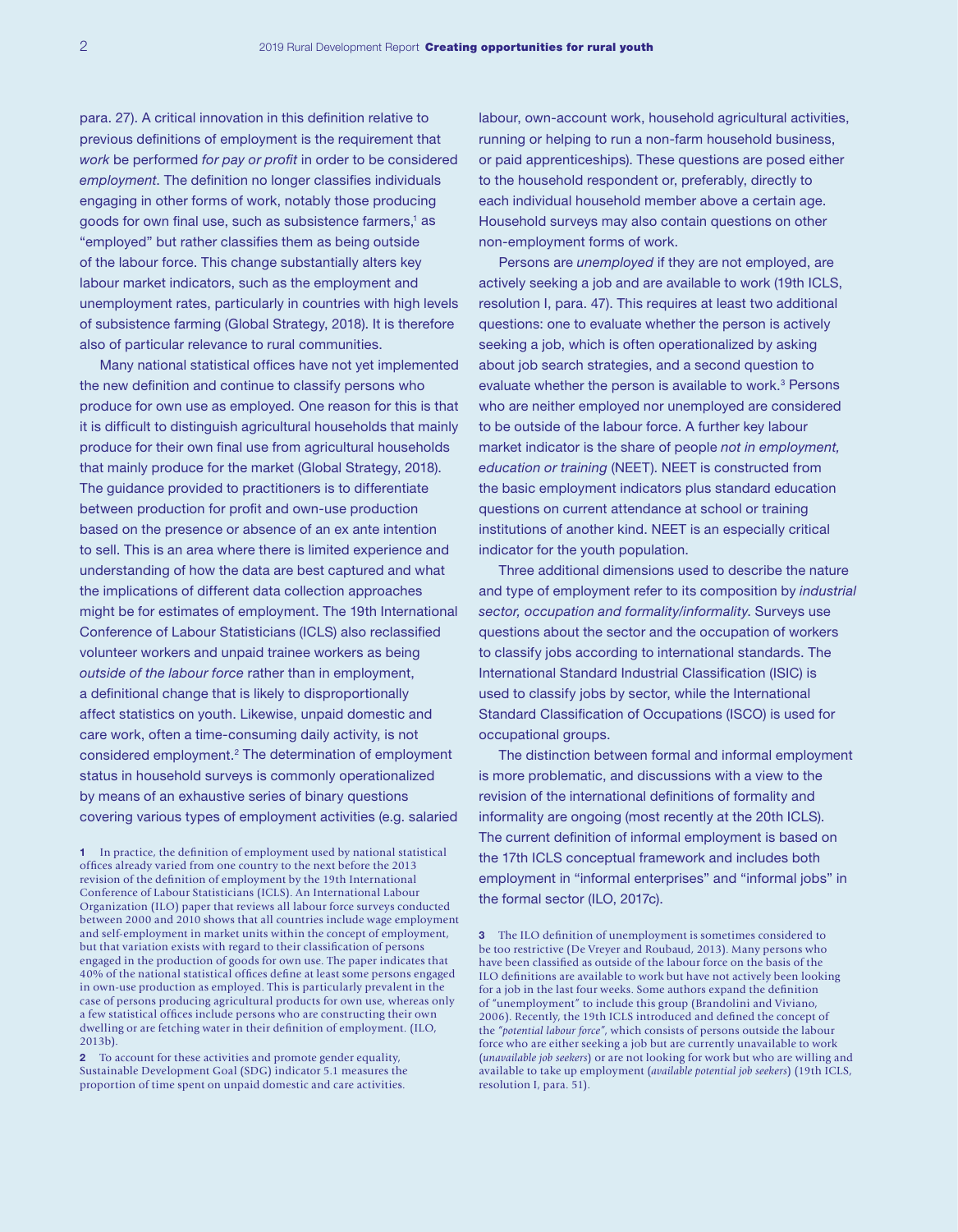*Informal enterprises* are identified based on criteria that vary from country to country but that often refer to their size and legal status (e.g. whether the enterprise is registered). At the operational level, information on the institutional sector (public, private, household) is generally available, while information about firm registration is often not collected (ILO, 2018b). *Informal jobs* are defined as work activities performed without written contracts for which the employer does not pay social security contributions or any other benefit, such as paid annual or sick leave (Ruppert Bulmer, 2018). In national surveys, data on employers' social security contributions are generally available, while other data are sometimes available and sometimes not (paid annual leave) or hardly ever collected (paid sick leave) (ILO, 2018b).

Informal employment is one of 70 indicators adopted at the 18th ICLS in 2008 for measuring *decent work*, defined as men's and women's productive work in conditions of freedom, equality, security and human dignity (ILO, 2013a).4 A number of problems tend to be encountered when attempting to collect data on decent work in household surveys, however, particularly in rural areas and in lowincome countries. Household surveys do not capture all 70 of the indicators needed to measure decent work, as they rarely cover qualitative dimensions of employment (e.g. earnings, working time, treatment at work, stability/security, underemployment) (Oya, 2015). Furthermore, sampling design may underrepresent some worker categories, such as children at work, seasonal migrants and seasonal workers, and people not residing in the residential units being surveyed or who are not included on official household lists at the community level (Oya, 2015).

A further set of core labour statistics – *hours worked, average hourly earnings and average income* of small-scale producers – relate to the notion of returns to labour and is necessary to estimate labour productivity and the amount of time spent on domestic and care work.<sup>5</sup> A key distinction is between hours *actually* worked and hours *usually* worked. *Hours actually worked* is defined as the time spent in a job for the performance of activities that contribute to the production of goods and/or services during a specified

short or long reference period,<sup>6</sup> while *hours usually worked* refers to a "typical" value representing the number of hours actually worked measured over a longer reference period (18th ICLS, resolution I, para. 11). Finally, the *average hourly earnings of employees* are the remuneration in cash or in kind received for time worked, while *income* refers to earnings from self-employment.

In practice, measuring income and average hourly earnings is notoriously difficult. For instance, measuring the income of own-account farmers requires collecting information on crop production, whether produced for own consumption or sold on the market and obtaining information on agricultural inputs and investments (UNECE, 2007), while measuring the income of non-farm household enterprises requires collecting data on gross revenues and subtracting costs (de Mel, McKenzie and Woodruff, 2009). Such data are generally collected at the level of the household, so assigning the income to specific individuals within the household is virtually impossible and would in any case require strong simplifying assumptions. This clearly limits the possibility of using such data to estimate the returns at the individual level of engaging in specific occupations or the returns associated with the use of given assets, including education, in different forms of employment.

Possibly the most careful attempt to derive labour productivity estimates from national household survey data is to be found in the work of McCullough (2017), which is limited to estimating average per person and per hour labour productivity measures per activity (farming, self-employment and wage employment) and per sector (agriculture, industry, services) and does not refer to any youth-specific labour productivity estimates. Work done by Gollin, Lagakos and Waugh (2014) also points to potentially large measurement errors in labour productivity measures in the case of agricultural labour and to differences in estimates between survey-based and national account estimates.

The interpretation of standard employment indicators is not straightforward in the case of the youth population. The transition from school to work is not a linear process; the starting and ending points of the transition are not well defined, as individuals may exit and re-enter school and the labour force at various points and may alternate periods of employment with periods of unemployment, and the nature of certain jobs may change. In developing

<sup>4</sup> The framework for the measurement of decent work covers 10 substantive elements: employment opportunities; adequate earnings and productive work; decent working time; combining work, family and personal life; work that should be abolished; stability and security of work; equal opportunity and treatment in employment; safe work environment; social security; and social dialogue and employers' and workers' representation (ILO, 2013c).

<sup>5</sup> Both labour productivity and time spent on domestic and care work are Sustainable Development Goal (SDG) indicators (SDG indicators 2.3.1 and 5.4.1).

<sup>6</sup> A distinction is made between the actual hours worked and the usual hours worked. Actual hours worked is measured over a short reference period such as the last seven days, whereas usual hours worked refers to a "typical" value measured over a longer reference period.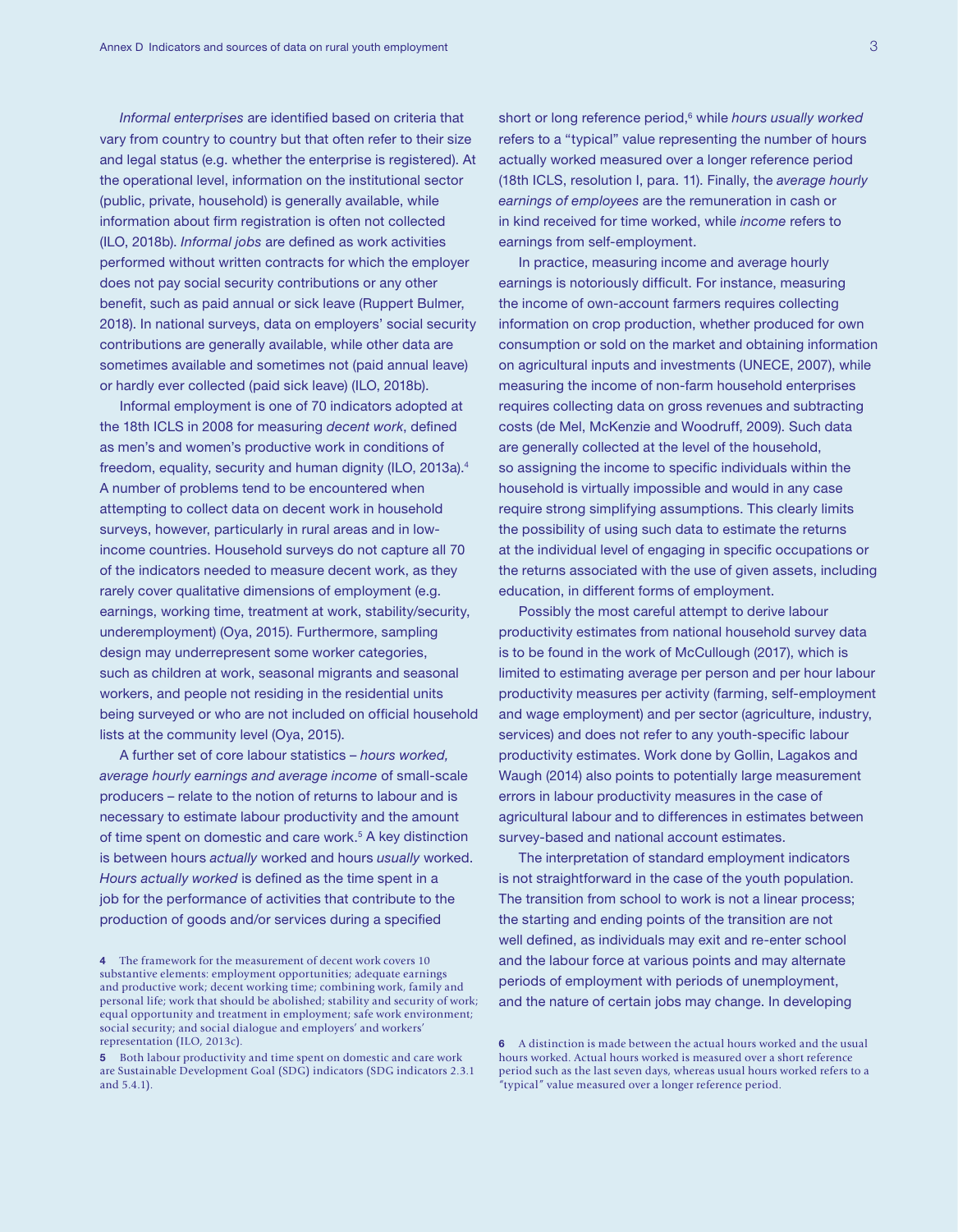countries, these issues are, if anything, even more difficult to grasp, as women's labour force participation rate is low, individuals frequently combine work and schooling, and underemployment, self-employment, home production and casual employment are widespread.

The fact that the decision to leave school is endogenous and, in turn, depends on expectations concerning the probability of successfully transitioning to work makes the understanding of this critical stage in young people's lives even more complex for policymakers and analysts and all the more challenging for data producers (Guarcello et al., 2008). Analysing this dynamic process may entail relying either on cross-sectional data or on panel data, with the latter being preferable for the creation of individual histories.

Cross-sectional household surveys may include retrospective questions designed to obtain information on individual work histories every 3 to 10 years or on an ad hoc basis. In contrast, panel household surveys track the employment and education information of family members over time at intervals of from two to three years. In order to gain a better understanding of this transition, it would also be important to build the information base needed in order to link the youth labour market situation to the demand for labour on the part of prospective employers, including information on key characteristics that define employability, starting with a varied set of skills and individual characteristics that evolve and change with advances in technology and the general organization of work and employment.

#### Key concepts of skills measurement

A person's level of education and skill set are a key factor in his or her life success. The literature generally distinguishes between *cognitive skills*, such as literacy, numeracy and reasoning skills, which are sometimes captured in IQ measurements; socio-emotional or *non-cognitive skills*  having to do with personality traits; and *technical or jobrelated skills*, such as technical knowledge specific to a person's work. Evidence suggests that both cognitive ability and non-cognitive skills are predictive of socio-economic success (Heckman, 1995; Murnane, Willett and Levy, 1995; Heckman, Stixrud and Urzua, 2006; Heckman and Kautz, 2012).

*Years of schooling* is the most basic measure of educational attainment that is collected in most household surveys. This is an unsatisfactory measure of an individual's skills and ability because it does not account for possibly large differences in the quality of education and does not

capture non-cognitive skills. It is the quality of schooling, more than its quantity, that matters for learning and life success (Altinok, Angrist and Patrinos, 2018). International or regional student assessment programmes, such as the Programme for International Student Assessment (PISA),<sup>7</sup> have sought to address this issue and produce comparable skills indicators by testing students' ability in such subjects as math, science and reading comprehension in a harmonized and psychometrically tested fashion when the students have reached the age of 15 and are nearing the end of their compulsory schooling (Altinok, Angrist and Patrinos, 2018). Data from these school-based test programmes are typically available at an aggregate level but do allow for disaggregation by gender, urban/rural place of residence and age. In the World Bank's Human Capital Index, educational levels are compared across countries using a measure that represents an attempt to combine the quantity and quality of education: the Expected Learning-Adjusted Years of School (Kraay, 2018). This indicator uses standardized measures of student learning, drawn from various student assessment programmes, to rescale the years of schooling indicator for cross-country comparisons (World Bank, 2017).

Cognitive skills are generally measured in surveys in one of two ways: by self-reporting or by direct assessment. In the former case, respondents self-report whether they are literate and numerate and how well they perform certain tasks. The self-reporting approach is parsimonious and simple but is subject to respondent biases and is limiting in terms of its analytical detail. There are various wellestablished strategies for measuring cognitive skills through direct respondent assessments. Laajaj and Macours (2017), for example, evaluate cognitive ability by letting respondents work through a series of tasks, tests and puzzles involving analytical reasoning, short-term memory, math and reading comprehension, and they conclude that cognitive skills measures are reliable and internally consistent. Several international survey programmes that employ cognitive skills testing are described in the next section.

The key concept in measuring non-cognitive skills is the *"Big Five"* taxonomy of personality traits, which rates respondents in five personality trait dimensions: *openness, conscientiousness, extraversion, agreeableness* and *neuroticism*.

7 <https://nces.ed.gov/surveys/pisa/>.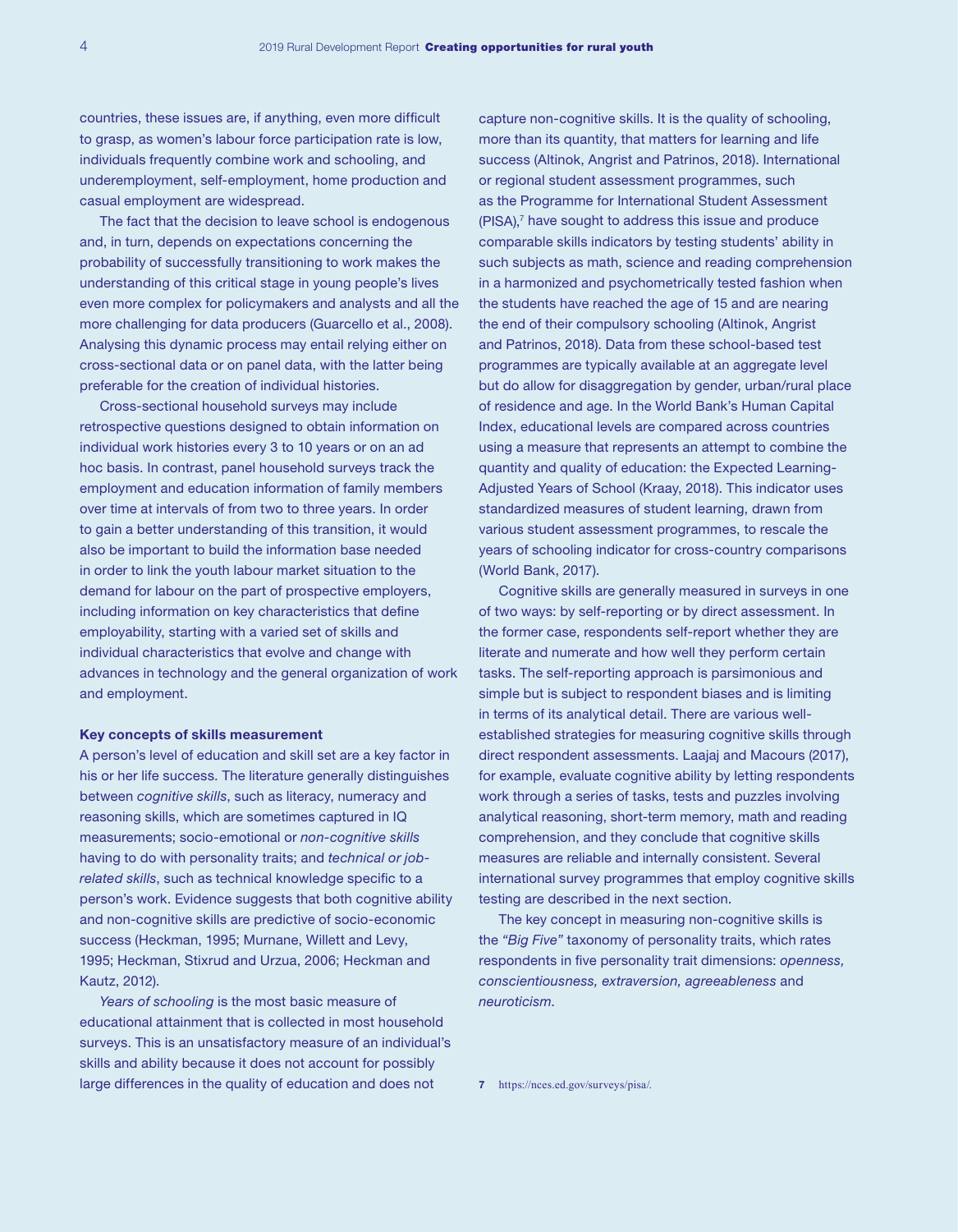### **TABLE 1** "Big Five" personality traits

| <b>Trait</b>      | <b>Description</b>                                                    |
|-------------------|-----------------------------------------------------------------------|
| Openness          | Curious, original, intellectual, creative,<br>open to new ideas.      |
| Conscientiousness | Organized, systematic, punctual,<br>achievement-oriented, dependable. |
| Extraversion      | Outgoing, talkative, sociable.                                        |
| Agreeableness     | Affable, tolerant, sensitive, trusting,<br>kind. warm.                |
| Neuroticism       | Anxious, irritable, temperamental,<br>moodv.                          |

*Source:* Goldberg (1990).

The Big Five taxonomy is commonly operationalized using an instrument containing 44 questions in line with the work of John and Srivastava (1999). The responses are evaluated using a scale ranging from *strongly agree* to *strongly disagree* and then summarized in a score for each dimension (Pierre et al., 2014). Additional measures of noncognitive skills commonly employed in surveys include: *locus-of-control*, intended to measure the extent to which respondents view themselves as having control over their lives relative to external forces and circumstances; *grit*, focusing on respondents' ability to persevere in pursuing their goals; and *risk and time preferences* (Pierre et al., 2014; Laajaj and Macours, 2017).

Technical skills refer to basic knowledge about how to perform a specific task, usually related to an individual's work. Technical skills are measured either through respondent self-reporting (Pierre et al., 2014) or the assessment of respondents' knowledge in a specific field, such as agriculture (Laajaj and Macours, 2017). Recent validation studies have shown that the reliability of noncognitive skills measures is low in low-income settings, with biases that are sensitive to the answering patterns of respondents and the phrasing of the questions (Laajaj and Macours, 2017).

# Sources of labour market and skills data

ILO maintains a global database of employment statistics (ILOSTAT). The main source of labour statistics are labour force surveys (LFS), which are designed with the specific goal of measuring labour market and employment indicators. The second-most prevalent source of data in ILOSTAT is "other household surveys", many of which are multi-topic living conditions surveys such as those implemented

by or modelled after the World Bank's Living Standards Measurement Study (LSMS) programme.

While ILO sets international standards and produces guidance for the collection of labour statistics which facilitates international harmonization, LFS are not standardized internationally, and this may result in limited comparability. Moreover, not all LFS are detailed and welldesigned enough to measure all key concepts of interest properly. While LFS are regularly implemented in data-rich countries (annually or even quarterly), their frequency in lowincome countries is irregular: several of the lower-middle and low-income countries included in ILOSTAT appear to have conducted only one LFS since 2010.

Many low- and middle-income countries use multitopic living conditions surveys and household income and expenditure surveys (HIES) to monitor key development outcomes, including poverty. Active since the early 1980s, the Living Standards Measurement Study (LSMS) programme8 has produced over 100 surveys. While the LSMS surveys generally provide fewer employment indicators than LFS, these integrated multi-topic household surveys make it possible to link employment to other important features such as poverty, health, shocks and agriculture. LSMS and HIEStype surveys are ideally conducted every three to five years, but an assessment undertaken in the context of poverty monitoring efforts revealed that 77 low- and middle-income countries have failed to run two or more poverty surveys every 10 years, with 57 of them having either zero or just one poverty data point between 2002 and 2011 (Serajuddin et al., 2015).

The World Bank has been implementing the LSMS-ISA (Integrated Surveys on Agriculture) programme in eight African countries since 2009. Given this programme's agricultural focus, it is of particular relevance for the analysis of rural development issues. The panel nature of the LSMS-ISA surveys, with individuals being tracked across survey rounds, offers the advantage of making it possible to monitor education, skills and employment over time, even when individuals migrate to other areas within the same country. These surveys can therefore contribute to a better understanding of the process of transitioning from school to work and across different types of employment status. In addition, as the LSMS-ISA surveys are georeferenced, they also offer the potential for integration with other data sources, such as sources of administrative and remote sensing data.

8 [http://surveys.worldbank.org/lsms/programs/integrated-surveys-agriculture-](http://surveys.worldbank.org/lsms/programs/integrated-surveys-agriculture-ISA)[ISA](http://surveys.worldbank.org/lsms/programs/integrated-surveys-agriculture-ISA).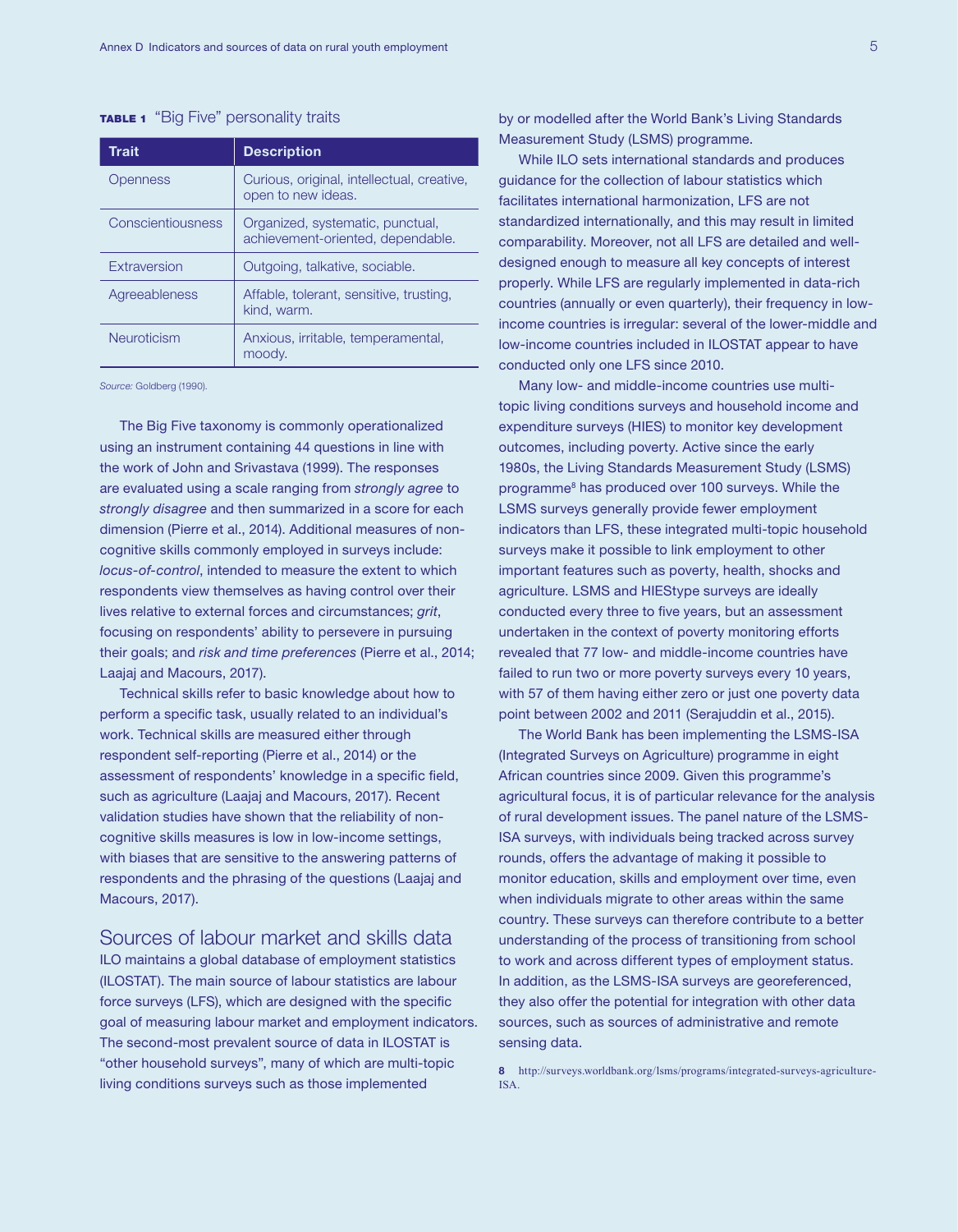The ILO School-to-Work Transition Survey (SWTS) is designed to address some of the challenges associated with employment transitions by collecting information concerning the labour market situation of young people between the ages of 15 and 29 as they exit school.9 The survey is supplemented by a second component – a survey of employers – that aims to provide information on the features of the demand for young workers (Elder, 2009). By running these two components simultaneously, the SWTS captures mismatches in the supply and demand for young workers that obstruct school-to-work transitions. The SWTS is not intended, however, to generate youth employment indicators such as labour force participation rates, unemployment and underemployment rates, or employment-to-population ratios, which are provided by LFS data (Elder, 2009).

Other potential vehicles for gathering the same type of information on the changing nature of the demand for labour are enterprise and establishment surveys. The country coverage and periodicity of these types of surveys are, however, far from complete, and the informal sector often remains largely, if not completely, outside of the scope of the enumeration. Increasing survey coverage, expanding the range of information of relevance for rural youth and enhancing the scope for integration with household and labour surveys are clearly priorities for the future development of these instruments from a rural youth employment policy perspective.

International and regional student assessment programmes started measuring learning outcomes in the 1960s, with increasing standardization and harmonization coming in the 1990s and 2000s (Altinok, Angrist and Patrinos, 2018). The two largest such programmes are the Programme for International Student Assessment (PISA), covering 71 countries in 2015, and the Trends in International Mathematics and Science Study (TIMSS), covering 65 countries in 2015. While few developing countries participate in these large assessment programmes, there are several regional student assessment programmes in developing countries, notably the Latin American Laboratory for Assessment of the Quality of Education (LLECE) run by the United Nations Educational, Scientific and Cultural Organization (UNESCO) in Latin America, the Southern and Eastern African Consortium for Monitoring Educational Quality (SACMEQ) and the Programme for the Analysis of the Education Systems of CONFEMEN [Conférence des ministres de l'Éducation des États et gouvernements de la

Francophonie] member countries (PASEC) in sub-Saharan Africa (Altinok, Angrist and Patrinos, 2018).

A recent effort by UNESCO and the World Bank has harmonized many international and regional student assessment databases, creating the Harmonized Learning Outcomes database, which contains comparable data on 163 countries, 32 of which are in SSA, for the last 50 years (Altinok, Angrist and Patrinos, 2018). The education component of the World Bank's Human Capital Index is based on this database.

The Organisation for Economic Co-operation and Development (OECD) coordinates the Survey of Adult Skills, which has been conducted in over 40 countries as part of the Programme for the International Assessment of Adult Competencies (PIAAC). The survey measures "the key cognitive and workplace skills needed for individuals to participate in society and for economies to prosper." It covers adults between the ages of 16 and 65 and assesses literacy and numeracy skills and problem-solving ability. It also collects information on how skills are used at work and in other contexts.10

The World Bank's Skills Toward Employability and Productivity (STEP) is a survey-based skill measurement programme. It covers the working-age (15-64) urban population in 13 low- and middle-income countries and has in-depth modules on cognitive, non-cognitive and technical skills. This programme measures cognitive skills on the basis of both self-reporting and the administration of a short reading comprehension test and contains the Big Five, the "grit" measure, and time and risk preferences for non-cognitive skills. The programme also includes an accompanying employer survey that enables it to gauge both labour supply and demand (Pierre at al., 2014).

The Young Lives survey series follows two cohorts composed of 12,000 children and youths between the ages of 1 and 22 in a longitudinal study spanning a period of 15 years (2002-2017) in urban and rural areas of Ethiopia, India, Viet Nam and Peru. It administers a more elaborate set of tests to measure cognitive skills and has an ample non-cognitive skills module, though it does not cover the Big Five. Both the STEP and Young Lives surveys also have detailed labour modules covering many of the key labour market indicators discussed in section 2.

<sup>9</sup> [https://www.ilo.org/employment/areas/youth-employment/work-for-youth/](https://www.ilo.org/employment/areas/youth-employment/work-for-youth/WCMS_191853/lang--en/index.htm) [WCMS\\_191853/lang--en/index.htm.](https://www.ilo.org/employment/areas/youth-employment/work-for-youth/WCMS_191853/lang--en/index.htm)

<sup>10</sup> <http://www.oecd.org/skills/piaac/>.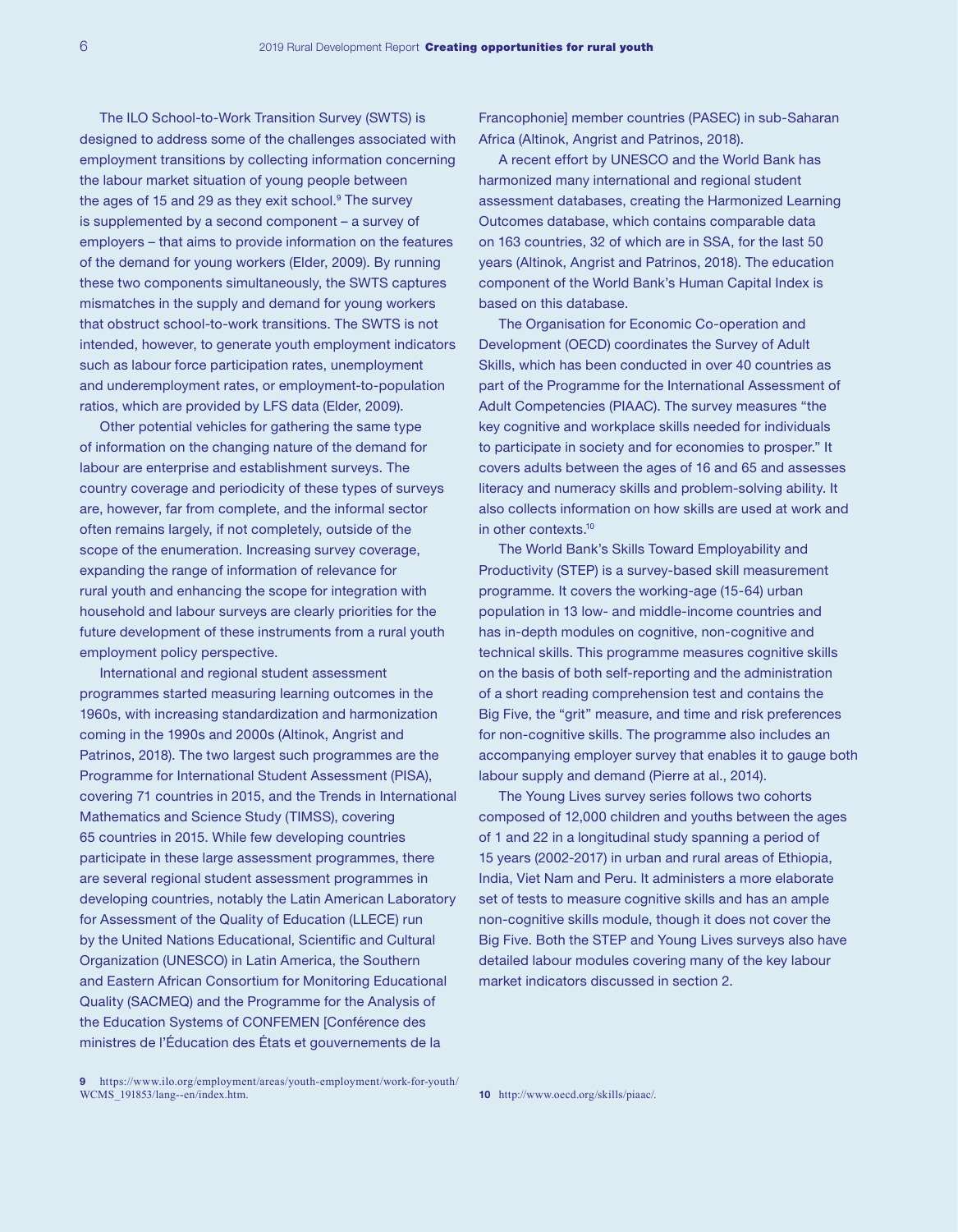## Data and measurement challenges

While the availability of data on low-income countries, in general, and on youth, employment and skills, in particular, has improved over the years, considerable challenges remain that limit our understanding of the challenges facing rural youth. Some of these constraints are linked to conceptual and methodological issues that make accurate measurement challenging, while others are simply related to shortages of the human and financial resources that would be required in order for national statistical programmes in many countries to be able to produce even basic information on a regular basis. This section summarizes some of the priority areas for action in these domains.

Defining "employment". In accordance with the most recent international definition, work must be performed for pay or profit in order for it to be classified as "employment" (19th ICLS, resolution I, para. 27). This definition is a challenging one to apply in rural contexts, as determining whether agricultural work should be classified as employment depends on whether the work outputs are used for profit. To implement this definition in household and labour force surveys, the boundary between use for profit and own use, which is often blurred in agriculture, is drawn on the basis of the intended use of the outputs. However, preliminary results from ongoing World Bank research suggest that a significant share of surveyed farmers do not use their outputs as originally intended. Determining employment status based on intended output use may thus leave respondents misclassified and lead to inaccuracies in labour statistics. The classification is also sensitive to the choice of the threshold of output used for profit. Further methodological work will determine best practices for implementing the new standard and its effect on estimates of the labour force and employed population.

Data availability. Data on skills and employment are scarce in developing countries, in general, and in rural areas in such countries, in particular. One of the major skills-focused survey programmes, STEP, covers only urban areas. The coverage of student assessment databases is still overwhelmingly confined to developed countries. Individuallevel employment data are also limited in developing countries, particularly in SSA (Headey, Bezemer and Hazell, 2010; Szirmai et al., 2013; World Bank, 2012, p. 34). ILO, for instance, reports that 37 per cent of all year/country observations of labour force participation for 1990-2017 are based on actual data, rather than simulations, such as LFS,

censuses or – in some cases – official government estimates (ILO, 2017b). In SSA, only 8.4 per cent of year/country data points are based on real observations, however, as most developing countries do not conduct LFS on a regular basis. Similarly, an ILO review shows that 160 out of the 236 countries and territories worldwide implemented an LFS between 2000 and 2010 (ILO, 2013a). Expanding the coverage and frequency of high-quality household and labour force surveys is imperative for an informed dialogue and the adoption of effective policy decisions.

Data integration. Non-traditional data sources, such as social media profiles, professional profiles or online behaviour, have the potential to supplement household surveys and aid in filling some of the existing gaps. There is also scope for increasing the integration of traditional data sources (censuses; household, labour and establishment surveys; administrative data) and the integration between these sources and non-traditional data sources. Integration can add value to each individual data source by expanding the range of possible uses. In the case of household, labour and establishment surveys, their combined use can, for instance, yield more insights into mismatches between labour demand and labour supply. Using social media and other sources of big data for public policy formulation often requires some degree of validation and model training for which traditional data sources are a key input. While integration is an attractive proposition, making it a reality at scale will require a concerted effort to address both methodological and privacy concerns.

Use of proxy respondents. The potential impact on data quality of the use of proxy respondents in individual-level microdata collection exercises is an issue that has received limited attention. The overwhelming majority of household survey operations in low- and middle-income countries still either do not identify their respondents or make extensive use of proxy respondents.

Given what is currently known about the impact of proxy reporting on individual-level data on a range of topics, the level of reliance on proxy respondents is a potential source of concern, even for a household survey programme that has achieved remarkable success on many fronts since 2009. Kilic and Moylan (2016) uncover distortionary, intra-household proxy respondent effects on individual-level measurements of asset ownership in the context of a methodological survey experiment in Uganda. The authors find that a non-ignorable share of female and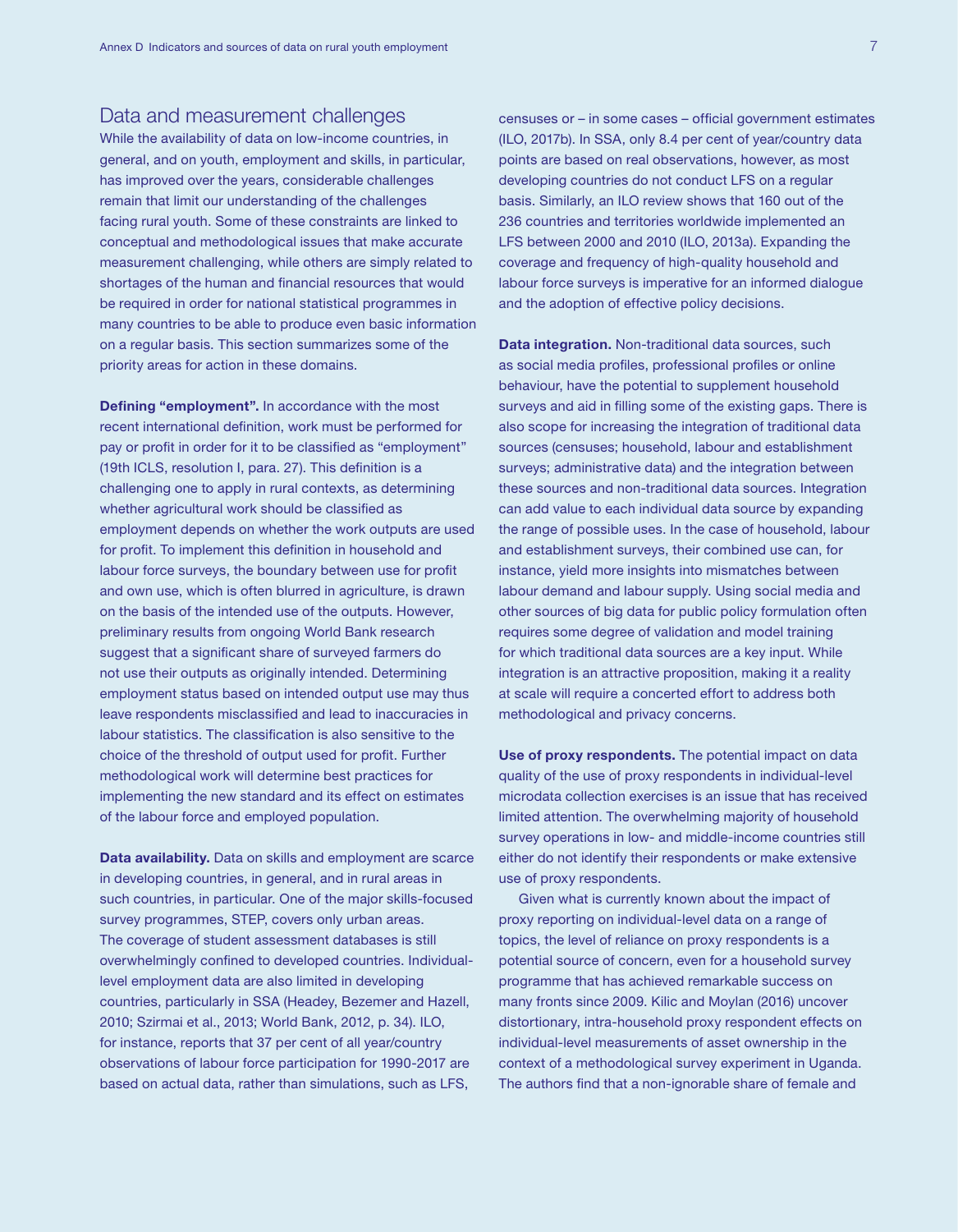male respondents classifying themselves as being *without* reported ownership, economic ownership or specific rights could in fact be tagged as owners or rights holders by other respondents in the same household. Dammert and Galdo (2013) and Janzen (2018) report significant effects of the use of proxy respondents on child labour estimations in Peru and the United Republic of Tanzania, respectively, while Dillon et al. (2012) find strong effects for questionnaire design (screening questions) but no significant effects for the use of proxy respondents on child labour statistics in a survey experiment in the United Republic of Tanzania.<sup>11</sup> Analysing data from Malawi and Nigeria, Palacios-Lopez, Christiaensen and Kilic (2017) find opposite effects for respondent gender on reported female adult (aged 15+) labour share in crop production in Malawi (7 percentage points higher if the respondent is female) and Nigeria (lower but not significant).

While a more systematic approach to methodological research appears to be necessary in order to study the (age- and gender-differentiated) impact of proxy reporting on individual-level data collection on a range of topics, including labour and skills, in a diverse set of geographies, a new initiative, known as the Living Standards Measurement Survey – Plus (LSMS+), is assisting selected IDA (International Development Association) borrowing countries on a pilot basis to absorb the additional cost<sup>12</sup> of collecting intra-household, individual-level household survey data on asset ownership, employment and entrepreneurship without using proxy respondents. The LSMS+ is, as a start, working towards providing support to six such countries under the IDA18 (2017-2020) window.

Measuring non-cognitive skills. Instruments for measuring non-cognitive skills, in particular the Big Five, have been validated with highly educated people in developed countries. Recent work in rural Kenya has found, however, that these instruments suffer from a serious degree of measurement error, suggesting that the non-cognitive skills measures developed to date may not be suitable for developing-country and rural contexts (Laajaj and Macours, 2017). Laajaj et al. (2018) use data on 50,000 individuals

11 For the same dataset, Bardasi et al. (2011) find strong effects for the questionnaire design on male labour participation in agriculture and for the use of proxy respondents on male employment rates, while Serneels, Beegle and Dillon (2016) also find strong effects for questionnaire design but not for proxy respondents on returns to education. 12 The additional cost could be up to 31 per cent per household, according to the estimates provided by Kilic and Moylan (2016). The added amount principally covers the additional time spent in each sampled enumeration area for a given survey in order to accommodate respondent availability to take part in personal interviews.

collected as part of the STEP surveys to show that measurement issues persist in the wider developing-country context. These recent findings highlight the need for further methodological research into how to best capture and measure non-cognitive skills in developing countries.

Measuring farm work. ILO definitions and recommendations for the collection of key labour statistics are not always straightforward when attempts are made to apply them to rural developing-country contexts, where a large part of the population is engaged in agricultural labour, often on the family farm (Arthi et al., 2018). These difficulties arise from the nature of family farm work, which tends to be seasonal and irregular. Because of this irregularity, survey labour modules, which usually enumerate "hours worked in the past seven days" or "hours usually worked" in a given activity, are ill-equipped to adequately capture important employment indicators, such as hours worked (Arthi et al., 2018). An improved way of measuring farm labour, following Reardon and Glewwe (2000), which is employed, for example, in LSMS-ISA surveys, is by enumerating farm work in more detail as part of a dedicated agricultural module. In these surveys, respondents are asked to recall the number of hours they worked on each of the household's plots during the last agricultural season. However, as Arthi et al. (2018) and Gaddis et al. (2018) show, this method suffers from recall bias, as respondents tend to overestimate the number of hours worked during the agricultural season, and from listing bias, as respondents fail to report all the plots under cultivation. Regular (e.g. weekly) enumeration of farm work can rectify these biases, but visiting households so regularly is costly. Arthi et al. (2018) and Gaddis et al. (2018) explore the possibility of substituting phone calls for inperson visits, with promising initial results.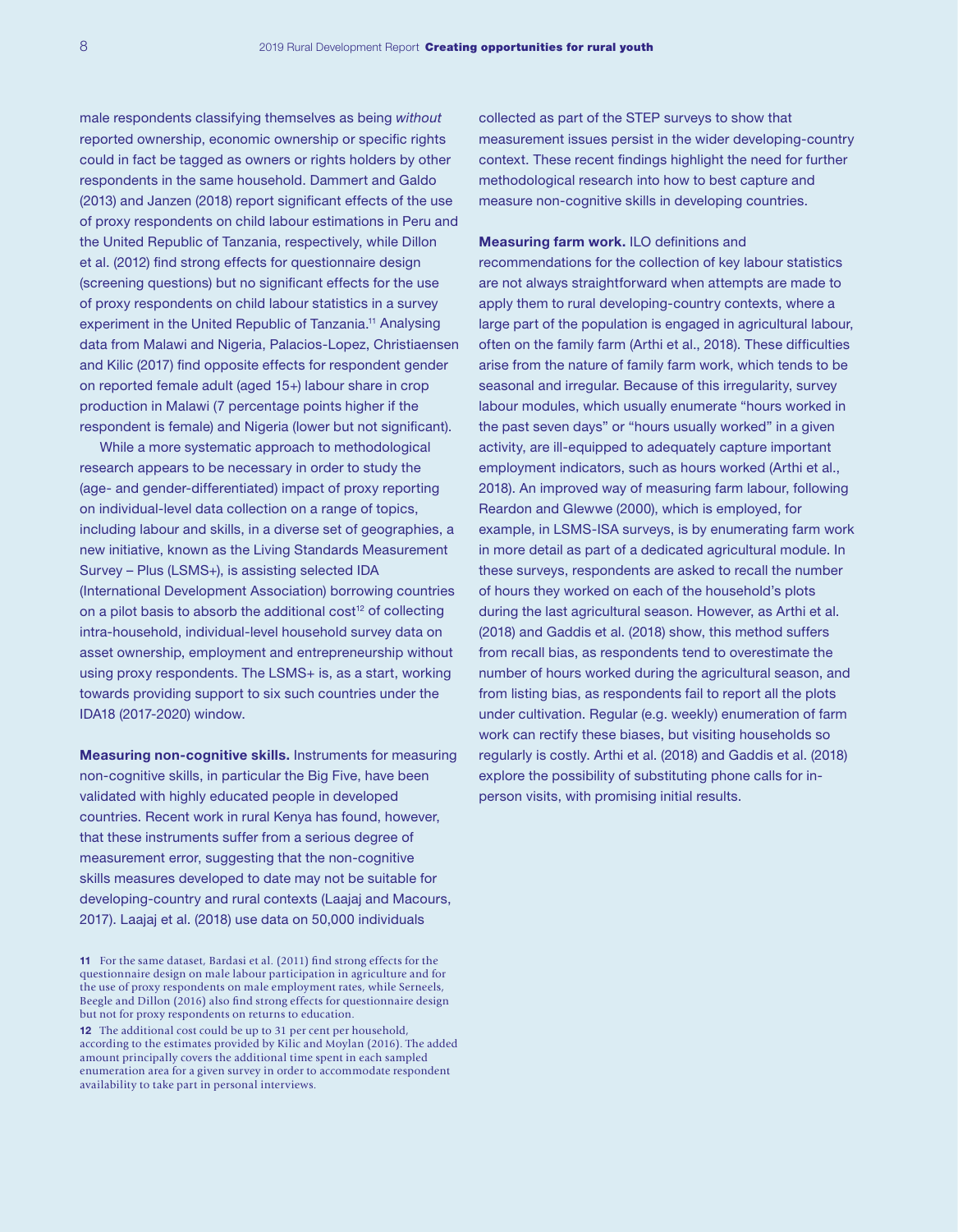# **References**

- Altinok, N., Angrist, N. and Patrinos, H. A. 2018. Global Data Set on Education Quality (1965- 2015). Policy Research Working Paper No. 8314. Washington, D.C.: The World Bank.
- Arthi, V., Beegle, K., de Weerdt, J. and Palacios-Lopez, A. 2018. Not Your Average Job. Measuring farm labor in Tanzania. *Journal of Development Economics,* 130: 160-172.
- Bardasi, E., Beegle, K., Dillon, A. and Serneels, P. 2011. Do Labor Statistics Depend on How and To Whom the Questions Are Asked? Results from a survey experiment in Tanzania. *The World Bank Economic Review*, 25 (3): 418-447.
- Brandolini, A. and Viviano, E. 2016. Behind and Beyond the (Head Count) Employment Rate. *Journal of the Royal Statistical Society* (Statistics in Society), 179 (3): 657-681.
- Dammert, A. C. and Galdo, J. 2013. Child Labor Variation by Type of Respondent: Evidence from a large-scale study. *World Development*, 51: 207-220.
- de Mel, S., McKenzie, D. and Woodruff, D. 2009. Measuring Microenterprise Profits: Must we ask how the sausage is made?. *Journal of Development Economics*, 88 (1): 19-31.
- De Vreyer, P. and Roubaud, F. 2013. *Urban Labor Markets in sub-Saharan Africa.*  Washington, D.C.: World Bank.
- Dillon, A., Bardasi, E., Beegle, K. and Serneels, P. 2012. Explaining Variation in Child Labor Statistics. *Journal of Development Economics,* 98 (1): 136-147.
- Elder, S. 2009. ILO School-To-Work Transition Survey: A methodological guide. Basic concepts, roles and implementation process. Geneva: ILO.
- Ellis, F. 1998. Household Strategies and Rural Livelihood Diversification. *The Journal of Development Studies,* 35 (1): 1-38.
- Gaddis , I., Oseni, G., Palacios-Lopez, A. and Pieters, J. 2018. *Measuring Farm Labor: Survey experimental evidence from Ghana*. Washington, D.C.: World Bank.
- Global Strategy. 2018. *Measuring Decent Work and Youth Employment in Agriculture: Methodological issues and gaps*. Technical Report Series GO-33-2018.
- Goldberg, L. R. 1990. An Alternative "Description of Personality": The bigfive factor structure. *Journal of Personality & Social Psychology*, 59: 1216-1229.
- Gollin, D., Lagakos, D. and Waugh, M.E. 2014. Agricultural Productivity Differences across Countries. *American Economic Review*, 104 (5): 165-170.
- Guarcello, L., Kovrova, I., Lyon, S., Manacorda, M. and Rosati, F.C. 2008. *Towards Consistency in Child Labour Measurement: Assessing the comparability of estimates generated by difference survey instruments*. Draft working paper, Understanding Children's Work Project.
- Haggblade, S.,Hazell, P.B. and Reardon, T. 2007. *Transforming the Rural Nonfarm Economy: Opportunities and threats in the developing world*: International Food Policy Research Institute.
- Headey, D., Bezemer, D. and Hazell, P. B. 2010. Agricultural Employment Trends in Asia and Africa: Too fast or too slow? *The World Bank Research Observer,* 25 (1): 57-89.
- Heckman, J.J. 1995. Lessons from The Bell Curve. *Journal of Political Economy*, 103 (5): 1091-1120.
- Heckman J.J. and Kautz, T. 2012. Hard Evidence on Soft Skills. *Labour Economics*, 19 (4): 451-464.
- Heckman, J.J., Stixrud, J. and Urzua, S. 2006. The Effects of Cognitive and Noncognitive Abilities on Labor Market Outcomes and Social Behavior. *Journal of Labor Economics*, 24 (3): 411-482.
- IFAD (International Fund for Agricultural Development). 2016. *Rural Development Report 2016*. Rome: IFAD.
- ILO (International Labour Organization). 2018a. *Women and Men in the Informal Economy: A statistical picture.* Geneva: ILO.
- ILO (International Labour Organization). 2018b. *Revision of the 15th ICLS resolution concerning statistics of employment in the informal sector and the 17th ICLS guidelines regarding the statistical definition of informal employment*. ICLS/20/2018/Room document 17.
- ILO (International Labour Organization). 2017a. *Quick Guide on the Use and Sources of Labor Statistics*.
- ILO (International Labour Organization). 2017b. *ILO Labour Force Estimates and Projections: 1990-2030* (methodological descriptions). Geneva: ILO.
- ILO (International Labour Organization). 2017c. *Defining and Measuring Informal Employment.* Geneva: ILO.